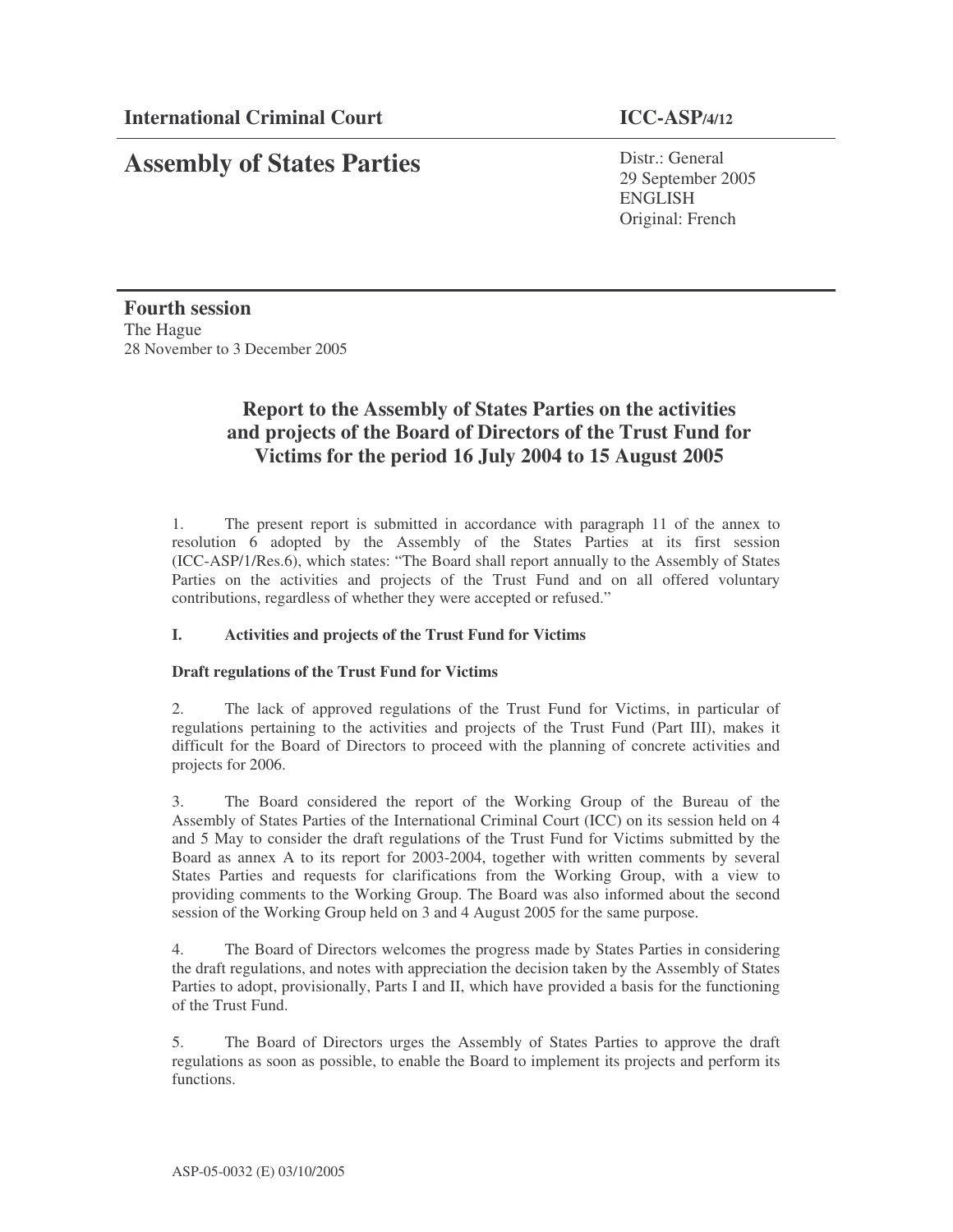#### **Establishment of the Secretariat**

6. Following the adoption by the Assembly of resolution ICC-ASP/3/Res.7 establishing the Secretariat of the Trust Fund for Victims, and the preparation by the Registry's Budget and Control Section of the programme budget for 2005 (ICC-ASP/4/CBF.1/4), the Board requested the Registry to begin the process of recruitment of the first staff members for the Secretariat of the Trust Fund. Since then, the Assembly of States Parties decided that the first post to be recruited for the new Secretariat of the Board would be that of a Fund-Raising Officer (P-4). This post was immediately advertised in January and February 2005. Unfortunately, insufficient applications were received from suitable candidates and it was therefore decided to reopen the post and to advertise the vacancy not only through the usual channels but also in publications and on websites that were likely to be accessed by fundraising professionals. Applications were again invited in April and May 2005, as a result of which a larger number of qualified applicants came forward. Interviewing was scheduled to take place during August and September 2005, and the Board hopes that the Fund-Raising Officer will be appointed soon thereafter.

7. The other two posts approved, a part-time Legal Officer (P-2) and a General Service staff member (G-5), will be advertised and opened for recruitment in 2005 once the Fund-Raising Officer is on board.

#### **Fund-raising efforts of the Board of Directors**

8. In accordance with paragraph 7 of document ICC-ASP/3/25 of the Assembly of States Parties and the request to the Board of Directors to continue its fund-raising efforts in accordance with paragraphs 8, 9, 10 and 11 of the annex to resolution ICC-ASP/1/Res.6, the members of the Board continued to promote voluntary contributions to the Trust Fund for Victims.

9. In the period covered by this annual report, there was a notable increase in voluntary contributions from governments and individuals, and a number of fund-raising initiatives were taken and proposals made by international organizations. For instance, the Netherlands NGO Platform for the International Criminal Court undertook a fund-raising campaign among Dutch NGOs that will culminate in a joint contribution to the Trust Fund.

#### **Proposed budget for 2006**

10. The Board has prepared a budget proposal for 2006 for the Secretariat of the Trust Fund for Victims established in accordance with resolution ICC-ASP/3/Res.7. The budget proposal is submitted to the Assembly of States Parties for approval in accordance with paragraph 6 of the annex to resolution ICC-ASP/1/Res.6. It is attached at annex A.

11. As indicated in paragraph 5 of the budget proposal, the members of the Board consider it very likely that the Trust Fund will be activated at some point during 2006 and that it will be necessary to monitor these developments and implement the various functions assigned to the Trust Fund by the Rules of Procedure and Evidence and the regulations of the Trust Fund.

12. The members of the Board of Directors consider that the proposed appointment of a very senior staff member to manage the Secretariat is essential to its success. The appointment of an Executive Director responsible for providing advice and assistance to the members of the Board on all matters relating to the administration of the Trust Fund, conducting consultations and participating in negotiations with high-ranking representatives of States Parties and other organizations would help in enhancing the work of the Trust Fund for Victims and attaining its objectives.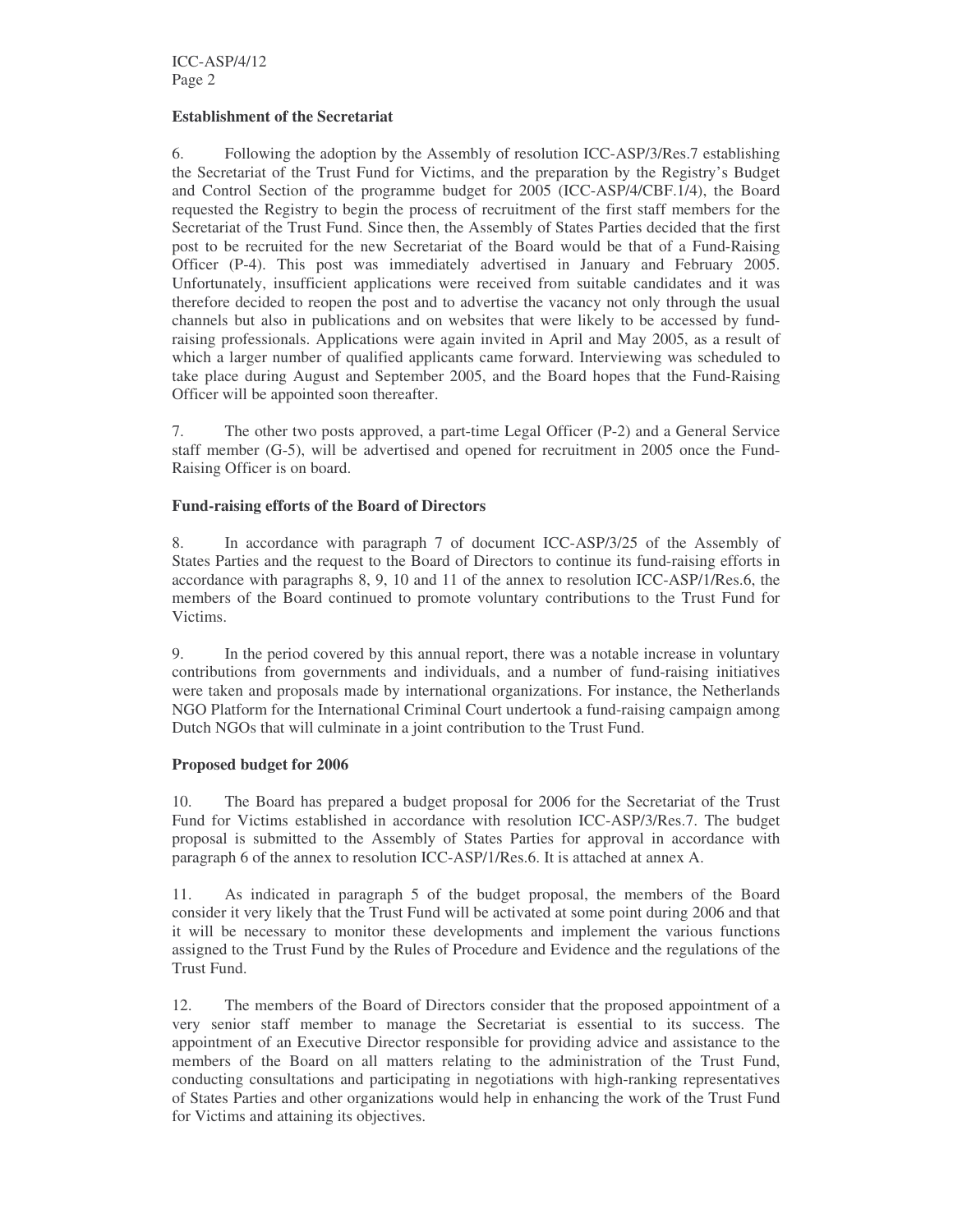13. In accordance with paragraph 7 of resolution ICC-ASP/1/Res.6, the Board of Directors is responsible for establishing the activities and projects of the Trust Fund and for allocating the property and money available to it, bearing in mind available resources and subject to the decisions taken by the Court. Within that framework, the Executive Director would assist the Board of Directors in ensuring the proper functioning of the Trust Fund, as stated in paragraph 6 of the annex to resolution ICC-ASP/1/Res.6. The Executive Director's role of directing and coordinating the work of the Secretariat would ensure the effectiveness of the Trust Fund for Victims.

14. Finally, it is recalled that the Assembly of States Parties, in paragraph 6 of the annex of resolution ICC-ASP/1/Res.6, has already provided that it "may, as and when the workload of the Trust Fund increases, consider, on the recommendation of the Board and after consulting with the Registrar as required, the creation of an expanded capacity, including the appointment of an Executive Director …".

#### **Assistance provided by the Registry**

15. In accordance with paragraph 5 of the annex to resolution ICC-ASP/1/Res.6, paragraph 91 of the budget for the first financial period of the Court (ICC-ASP/1/3), paragraphs 284, 290 and 292 of the programme budget for 2004 (ICC-ASP/2/10) and paragraph 451 of the programme budget for 2005 (ICC-ASP/3/25), the Registry provided administrative assistance during the year in order to ensure the proper functioning of the Board of Directors of the Trust Fund for Victims, for which the Board is grateful.

#### **II. Status of voluntary contributions**

16. In accordance with paragraph 11 of the annex to resolution 6 (ICC-ASP/1/3), which requires that "all offered voluntary contributions, regardless of whether they were accepted or refused," be reported annually to the Assembly of States Parties, a list of contributions is contained in the present annual report (annex B). The list includes contributions received from States Parties, as well as from judges and staff members of the Court, and contributions collected by the NGO "Citizens for Global Solutions", which continued its fund-raising campaign in the United States of America until December 2004.

17. The Trust Fund for Victims kept open its two bank accounts, one in the United States of America and the other in the Netherlands, during the period from 16 July 2004 to 15 August 2005. As at 15 August 2005, the breakdown of these bank accounts was US\$ 403.02 and  $€680,185.77$  respectively.

18. The Board would like to express its deep appreciation for the contributions made last year and during the current year for the benefit of victims of crimes within the jurisdiction of the Court and their families. The members of the Board strongly encourage States Parties to continue to make contributions to the Trust Fund, which are particularly crucial during this phase of the Trust Fund's development.

#### **III. Resignation of Dr. Arias Sánchez, member of the Board of Directors of the Trust Fund for Victims**

19. On 7 February, Mrs. Simone Veil, in her capacity as Chair of the Board of Directors of the Trust Fund, received a letter from Dr. Oscar Arias Sánchez, in which he regretfully informed her that he was submitting his resignation as a member of the Board of the Trust Fund for Victims. Subsequently, on 6 May, Dr. Arias Sánchez informed Mrs. Veil that he wished his resignation to be effective from the next meeting of the Board of Directors. Finally, on 19 September 2005, he advised Mrs. Veil that he would unfortunately not be able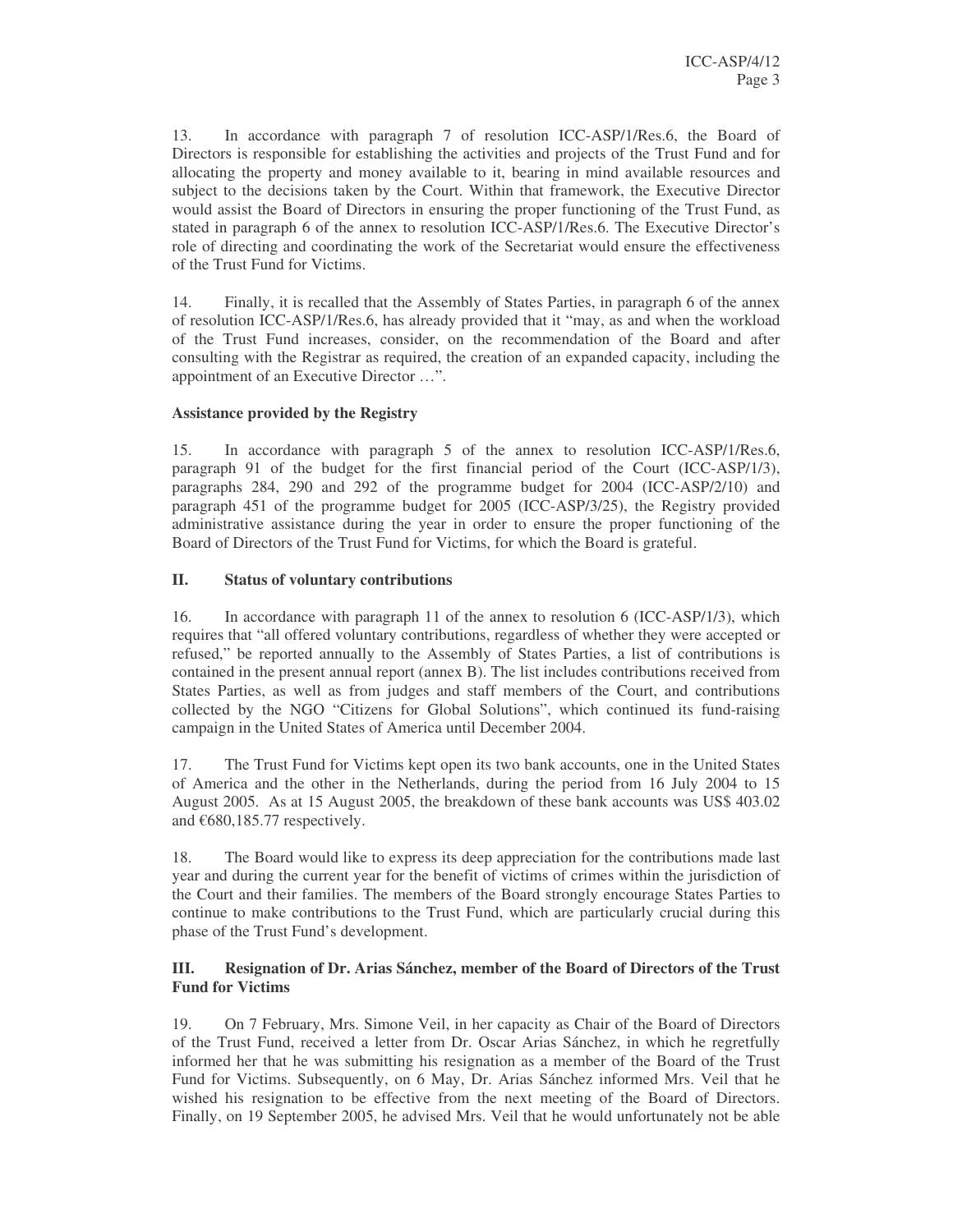to attend the next annual meeting of the Board of Directors, initially scheduled to take place on 8 and 9 September 2005 and postponed until November 2005, and that he wished his resignation to take immediate effect.

20. The lack of legal provision for the resignation or absence of one or more of the Board's members, either in the Rome Statute or in the Rules of Procedure and Evidence, leads the Board of Directors to propose to the Assembly of States Parties that, at its next session, it either adopt a specific resolution pertaining thereto, or include a regulation addressing the issue in the final version of the draft regulations of the Trust Fund for Victims.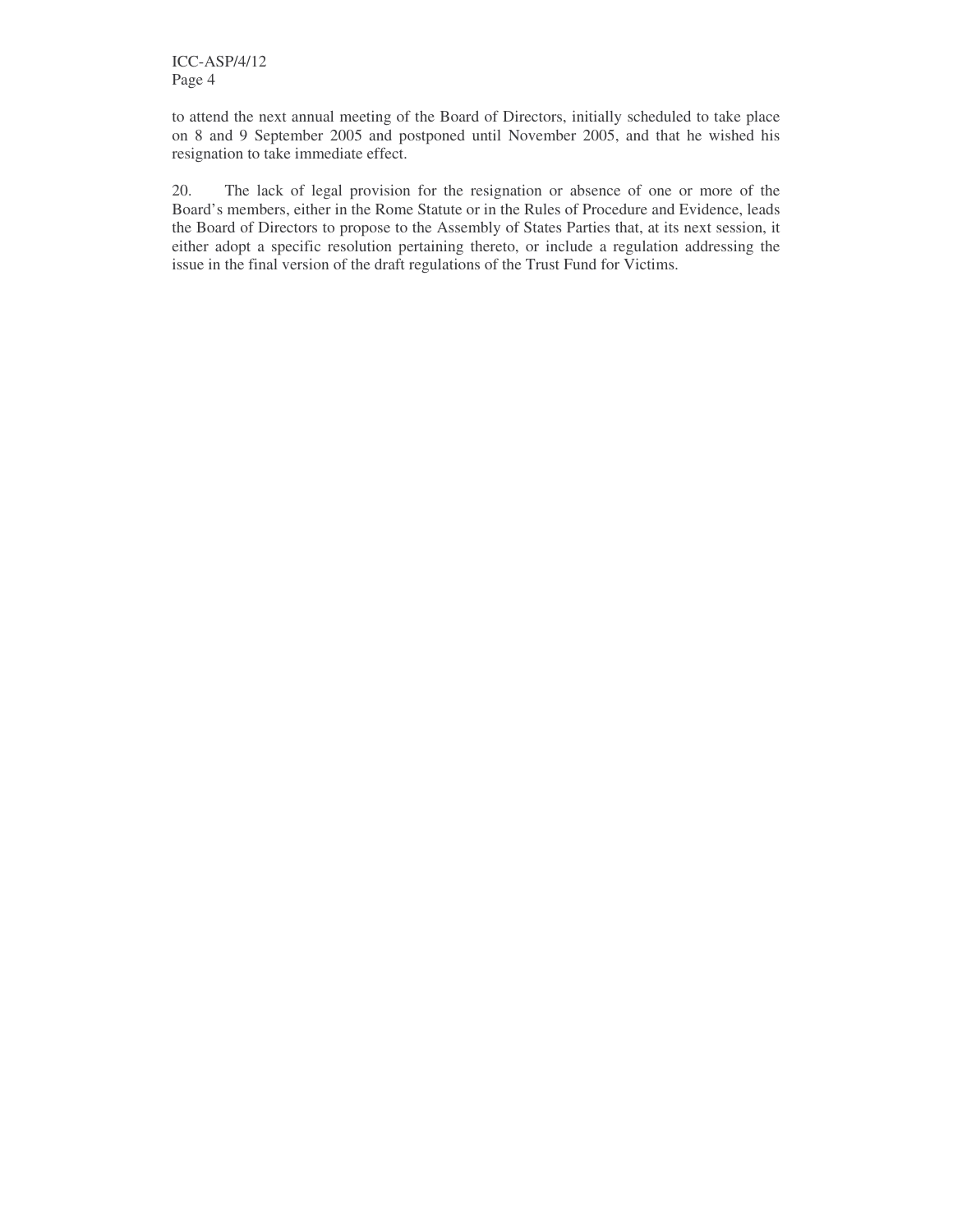## **Annex A**

# **Proposed budget for the Secretariat of the Trust Fund for Victims for 2006**

1. At its third session held in The Hague in September 2004, the Assembly of States Parties approved the establishment of the Secretariat of the Trust Fund for Victims (resolution ICC-ASP/3/Res.7, paragraph 1). The Secretariat was created to provide such assistance as is necessary for the proper functioning of the Board of Directors in carrying out its tasks for the benefit of the victims of crimes within the jurisdiction of the Court and the families of such victims.

2. The States Parties decided that, pending its future evaluation in accordance with the annex of resolution ICC-ASP/1/Res.6, the Secretariat would be funded by the regular budget of the Court in 2005.

3. Accordingly, the Secretariat of the Trust Fund for Victims was established in 2005. It was decided that the Secretariat would operate under the full authority of the Board of Directors in matters concerning its activities (resolution ICC-ASP/3/Res.7, paragraph 2), and that for administrative purposes the Secretariat and its staff would be attached to the Registry of the Court. Paragraph 3 of the same resolution states that the Registrar of the Court, mindful of the independence of the Board and the Secretariat, may provide such assistance as is necessary for the proper functioning of the Board and the Secretariat (resolution ICC-ASP/3/Res.7, paragraph 3).

4. The Board wishes to draw the attention of States Parties to the fact that, if the workload of the Trust Fund increases, the Secretariat will require an expanded capacity in order to carry out its functions. The workload is likely to be affected by a number of factors, including the precise nature of the mandate given by the States Parties to the Trust Fund in the regulations, once adopted, and the speed at which proceedings progress before the Court. To the extent such factors remain unknown, it is difficult to anticipate at what point an expanded capacity will be required for the Secretariat and, consequently, whether or not an expansion of the Secretariat should be recommended for 2006.

#### *Objectives*

To provide the assistance necessary for the proper functioning of the Board of Directors in carrying out its tasks (resolution ICC-ASP/3/Res.7, paragraph 1).

| <i>Expected results</i>                                                              | <b>Performance indicators</b>                                                                                                                                                                                                                                                                                                                |
|--------------------------------------------------------------------------------------|----------------------------------------------------------------------------------------------------------------------------------------------------------------------------------------------------------------------------------------------------------------------------------------------------------------------------------------------|
| Effective support provided by<br>the Secretariat to the Board of<br><b>Directors</b> | Working procedures put in place to<br>$\bullet$<br>facilitate the work of the Secretariat of<br>the Trust Fund and of the Board of<br>Directors                                                                                                                                                                                              |
| The capacity of the Trust Fund<br>to raise voluntary contributions<br>enhanced       | Mechanisms established to verify<br>$\bullet$<br>sources of funds received<br>Criteria adopted to avoid manifestly<br>$\bullet$<br>inequitable distribution of funds among<br>the different groups of victims<br>Increased number of States Parties and<br>$\bullet$<br>external actors contributing to the Trust<br><b>Fund for Victims</b> |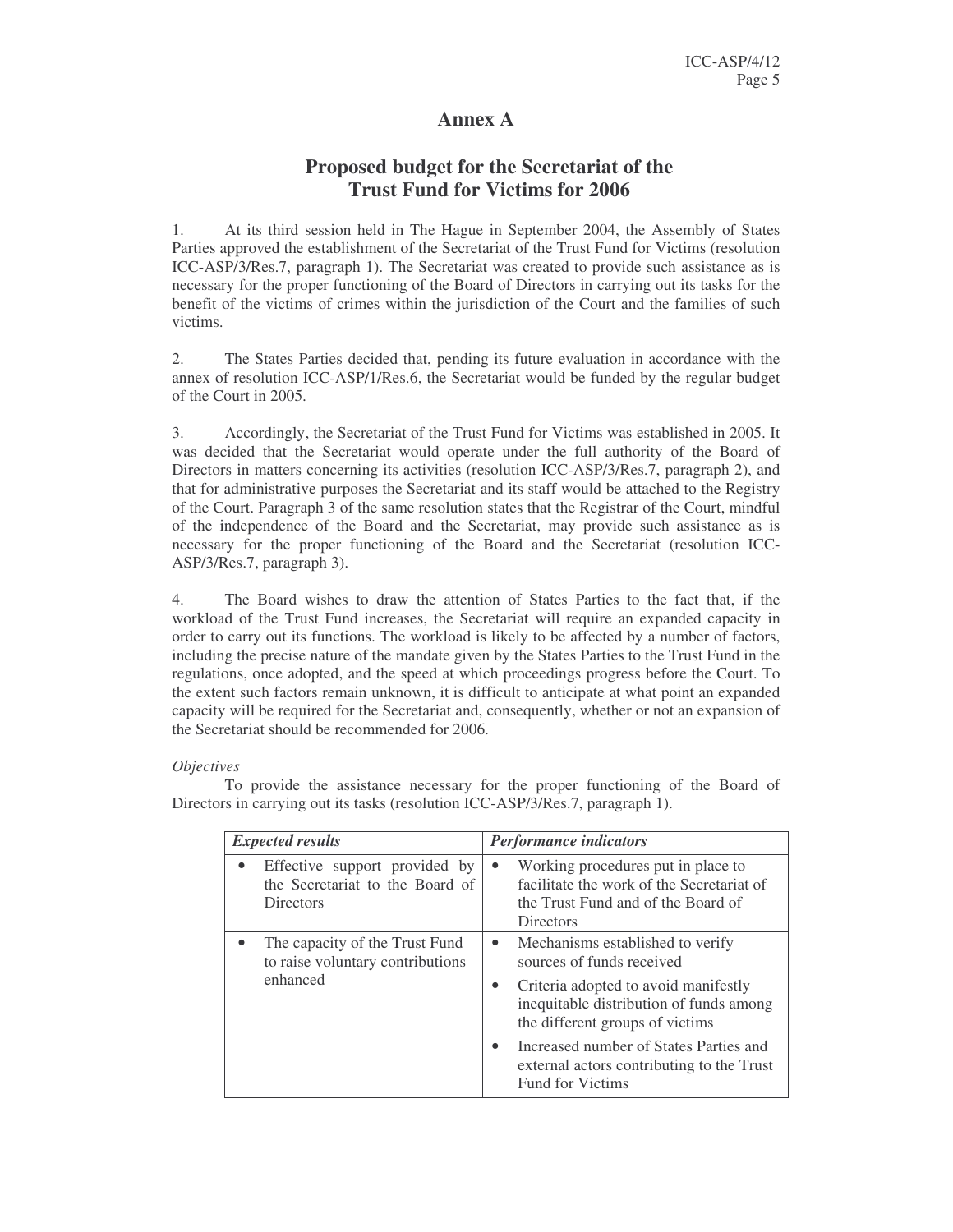#### **Budget proposal**

5. Given these unknown factors, the Board can recommend a modest expansion in the capacity of the Secretariat during 2006. The Board believes that, since the Fund-raising Officer will have been in place for several months in 2006 and the level of funds in the Trust Fund is expected to grow during the year, and in view of the strong likelihood that the Trust Fund will be activated in 2006, it will be important to have an Executive Director in place. The Executive Director would be able to oversee the conclusion and implementation of specific projects as well as the effective performance of the various functions assigned to the Trust Fund under the Rules of Procedure and Evidence and the regulations of the Trust Fund.

6. The Board also foresees that additional administrative capacity will be needed, both to provide necessary support to the Executive Director and to manage the large amounts of data and sophisticated information systems that the Trust Fund will be using.

7. Such an increase would bring the staffing level of the Secretariat to five: one Executive Director (D-1), one Fund-Raising Officer (P-4), one full-time Associate Legal Officer (P-2) and two administrative assistants (G-5).

#### **Programme 3600: Secretariat of the Trust Fund for Victims**

#### *Proposed budget for the Secretariat of the Trust Fund for Victims*

8. The proposed budget for 2006 is set out in the table below.

|                                     | Expenditure<br>2004 | Approved budget 2005<br>(thousands of euros) |        |                | Proposed budget 2006<br>(thousands of euros) |            |       |
|-------------------------------------|---------------------|----------------------------------------------|--------|----------------|----------------------------------------------|------------|-------|
| <b>Item</b>                         |                     |                                              | Condi- |                |                                              | Situation- |       |
|                                     | Total               | Core                                         | tional | Total          | Basic                                        | related    | Total |
| Professional staff                  |                     | 91                                           |        | 91             | 333.3                                        |            | 333.3 |
| General Service staff               |                     | 39                                           |        | 39             | 108.6                                        |            | 108.6 |
| Subtotal staff                      |                     | 130                                          |        | 130            | 441.9                                        |            | 441.9 |
| General temporary assistance        |                     | 35                                           |        | 35             |                                              |            | 0.0   |
| Subtotal other staff                |                     | 35                                           |        | 35             | 0.0                                          |            | 0.0   |
| Travel                              |                     | 70                                           |        | 70             | 70.0                                         |            | 70.0  |
| Hospitality                         |                     | 7                                            |        | $\overline{7}$ | 7.0                                          |            | 7.0   |
| Contractual services incl. training |                     | 90                                           |        | 90             | 90.0                                         |            | 90.0  |
| General operating expenses          |                     | 93                                           |        | 93             | 83.0                                         |            | 83.0  |
| Supplies and materials              |                     | $\overline{4}$                               |        | 4              | 10.0                                         |            | 10.0  |
| Furniture and equipment             |                     | 41                                           |        | 41             |                                              |            | 0.0   |
| Subtotal non-staff                  |                     | 305                                          |        | 305            | 260.0                                        |            | 260.0 |
| <b>Total programme</b>              |                     | 470                                          |        | 470            | 701.9                                        |            | 701.9 |

#### Proposed staffing for 2006

| Secretariat Trust<br>Fund for Victims | <b>USG</b> | ASG | $D-2$ | $D-1$ | P-5 | $P-4$ | $P-3$ | $P-2$ | $P-1$ | Total<br>$P$ -staff | $GS-$<br>PL | GS-<br><b>OL</b> | Total<br>GS-staff | Total<br>staff |
|---------------------------------------|------------|-----|-------|-------|-----|-------|-------|-------|-------|---------------------|-------------|------------------|-------------------|----------------|
| <b>Basic</b>                          |            |     |       |       |     |       |       |       |       |                     |             | ↵                | ∸                 |                |
| Situation-related                     |            |     |       |       |     |       |       |       |       |                     |             |                  |                   |                |
| Total staffing                        |            |     |       |       |     |       |       |       |       |                     |             |                  |                   |                |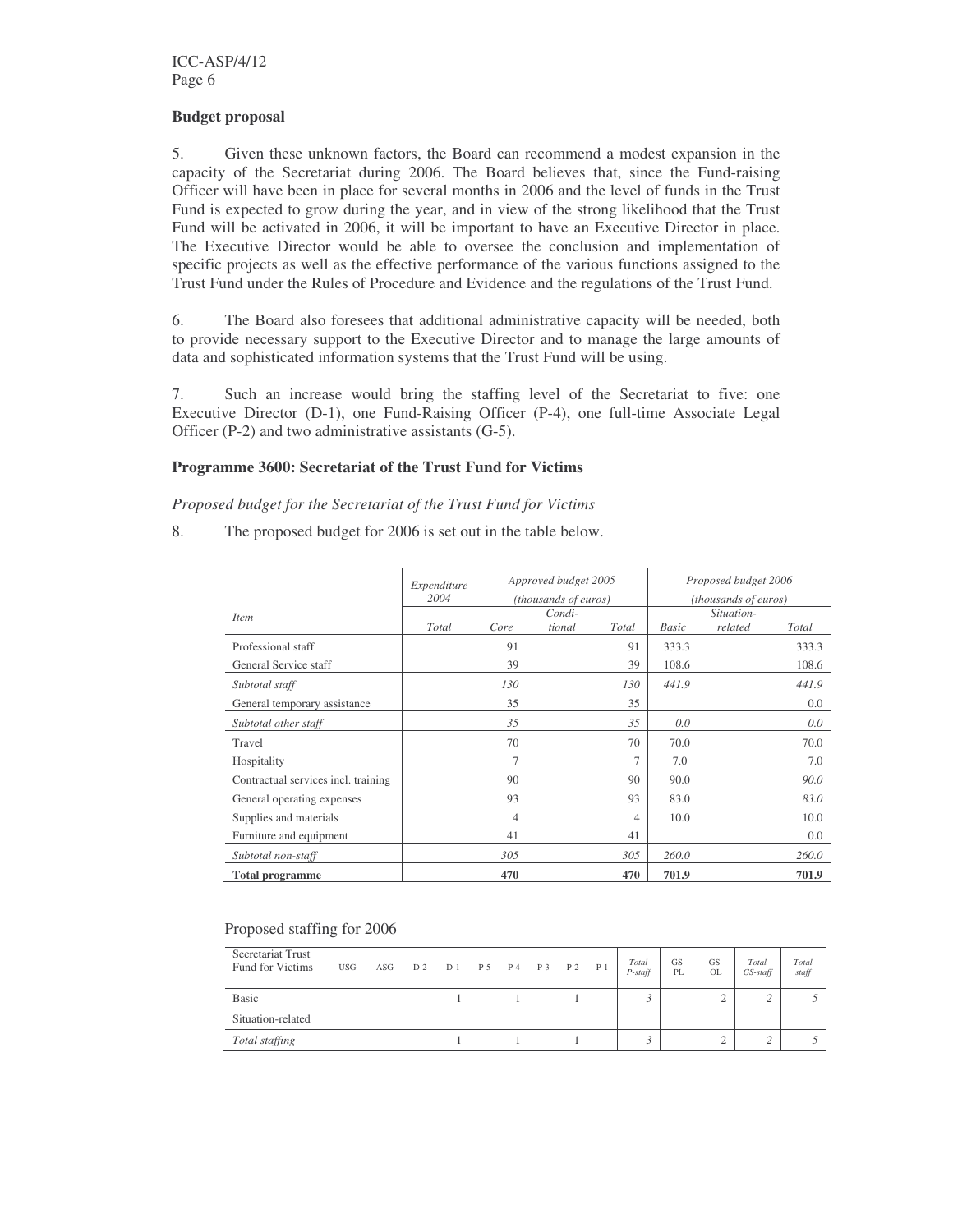9. For 2006, it is envisaged that the Secretariat established in 2005 will provide support to the Board of Directors for the proper functioning of the Board in carrying out its mandate in the day-to-day administration of the Trust Fund. This includes:

- Assisting the Board in taking receipt of resources collected through awards for reparations and in separating them from the remaining resources of the Trust Fund in accordance with rule 98 of the Rules of Procedure and Evidence;
- Assisting the Board in preparing written or oral observations on the transfer of fines or forfeitures to the Trust Fund at the request of a Chamber (rule 148 of the Rules of Procedure and Evidence, draft regulation 34);
- Supporting the Board in submitting written or oral observations on the disposition or allocation of property or assets in accordance with rule 221 of the Rules of Procedure and Evidence;
- Implementing the guidelines adopted by the Board on how to solicit financial contributions from private institutions and establishing mechanisms that will facilitate the verification and separation of sources of funds received (draft regulations 27 and 29);
- Supporting the Trust Fund in taking receipt of all voluntary contributions from sources stipulated in resolution ICC-ASP/1/Res.6, paragraph 2, and noting the sources and amounts received (draft regulation 28);
- Assisting the Board in establishing contact with governments, international organizations, individuals, corporations and other entities to solicit voluntary contributions to the Trust Fund (draft regulation 26);
- Supporting the Board in establishing and directing the activities and projects of the Trust Fund and in allocating the property and money available to it, subject to the decisions taken by the Court (resolution ICC-ASP/1/Res.6, annex, paragraph 7);
- Assisting the Board in the implementation of individual and collective reparations awards ordered by the Court according to rule 98 of the Rules of Procedure and Evidence and in the use of other sources for the benefit of victims subject to the provisions of article 79 of the Rome Statute;
- Developing and implementing strategies for effective fund-raising;
- Implementing the outreach strategy of the Trust Fund and promoting awareness of the plight of victims within the jurisdiction of the Court;
- Applying the criteria adopted for the refusal of contributions deemed to be inconsistent with the principles of the Court;
- Maintaining communication on relevant matters with the Registry and other organs of the Court, and with other organizations;
- Providing a periodic report to the Board on its activities (draft regulation 20).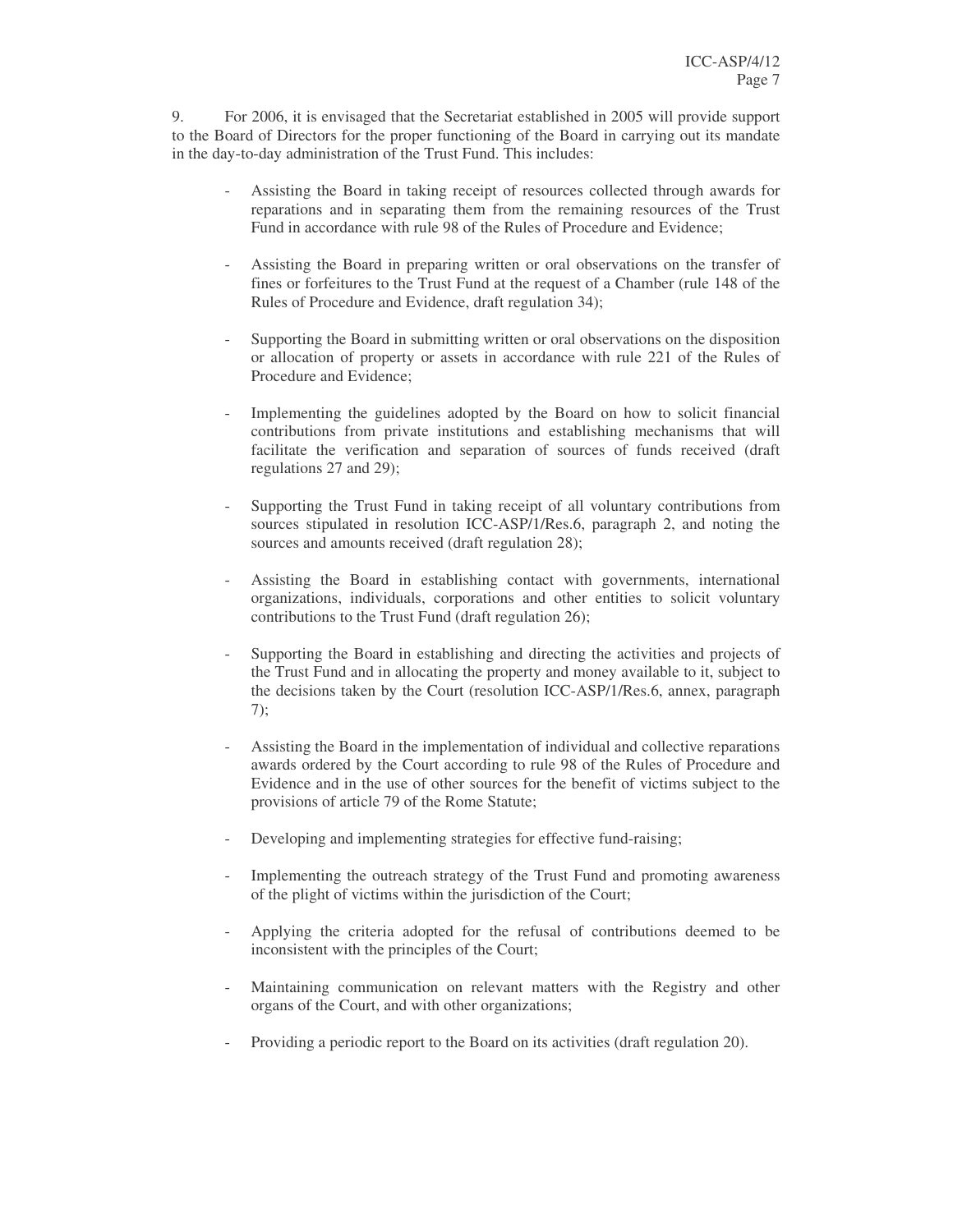ICC-ASP/4/12 Page 8

#### **Staff requirements**

#### *One Executive Director (D-1)*

10. With overall executive responsibilities, the incumbent will direct and coordinate the general and specialized policies, programmes and activities of the Trust Fund for Victims. In overseeing the operations of the Secretariat staff, he or she will ensure that the overall objectives and requirements of the Fund, as dictated by the Board of Directors, are properly implemented in the medium and long term. The incumbent will be responsible for:

- Supervising and establishing guidelines for the provision of legal opinions or advice on issues relating to reparations and the functions, structure and activities of the Trust Fund for Victims and its Secretariat;
- Providing guidelines for and/or directing the formulation and execution of the Trust Fund's public information and outreach campaigns, as well as the fund disbursement programmes;
- Providing and ensuring the highest standards of quality and cost-effectiveness in the Fund's programmes and activities;
- Providing advice and assistance in resolving procedural and substantive questions to the Board of Directors on all matters relating to the management and oversight of the Fund, and representing the Fund Secretariat at legislative, interdisciplinary and inter-agency meetings;
- Directing the programmes and activities of the Fund and, as appropriate, coordinating them with the programmes and activities of the organs of the Court;
- Undertaking consultations and participating in negotiations with high-level representatives of State Parties or other organizations and representing the Secretariat at meetings with other organizations and bodies;
- Representing the Trust Fund at the meetings of other organizations and bodies;
- Analysing, coordinating, formulating, approving, submitting, negotiating and justifying budgetary and personnel proposals, and managing staff and contractual resources.

#### *One Fund-Raising Officer (P-4)*

11. The Fund-Raising Officer will identify and target new opportunities and build on relationships with donors in order to optimize revenue. The responsibilities of the post include: determining types of fund-raising and developing programmes/campaigns to be implemented; preparing fund-raising schedules; advising and directing volunteer groups who are willing to help in fund-raising; keeping records of funding and grant ideas and successful sources of funding. The incumbent will work with a wide range of advocacy groups. In his or her capacity as fund-raiser, the responsibilities will include:

- Identifying and targeting new fund-raising opportunities and building on relationships with donors in order to optimize revenue;
- Determining types of fund-raising and developing programmes/campaigns to be implemented;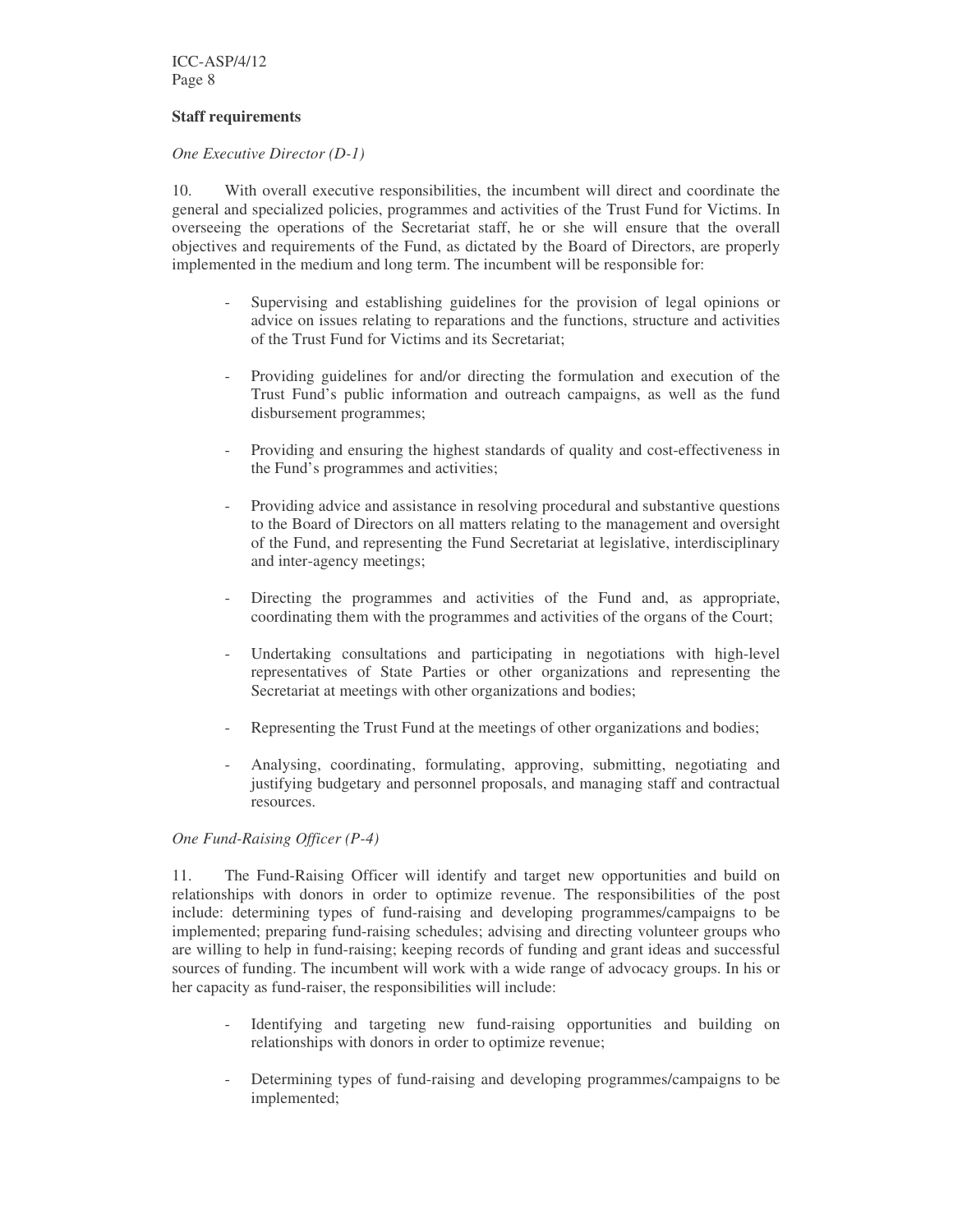- Supporting the Board in providing guidelines for and/or directing the formulation and execution of the Trust Fund's public information and outreach campaigns, as well as the fund disbursement programmes;
- Preparing fund-raising schedules, advising and directing volunteer groups who are willing to help in fund-raising, and keeping records of funding and grant ideas and successful sources of funding.

#### *One Associate Legal Officer (P-2)*

12. This post was established in the 2005 budget as a result of recommendations made to the Assembly of States Parties by the Working Group on the Trust Fund for Victims, but only for half the year. The incumbent would be responsible for providing legal advice to the Board of Directors and conducting substantive research on complex legal issues relating to reparations and on matters relating to the relationship between the Court and the Trust Fund as well as on the functions and activities of the Trust Fund, including the receipt and expenditure of funds. Subject to any decision by the Assembly in November 2005, it is assumed for the purposes of the draft budget that this post will be full-time for 2006. Under the supervision of the Executive Director, the incumbent will be in charge of:

- Implementing orders relating to the drafting of contracts and agreements as well as other arrangements with grantees and entities, including intergovernmental, international or national organizations, as appropriate;
- Supporting the Board in submitting written or oral observations on the disposition or allocation of property or assets in accordance with rule 221 of the Rules of Procedure and Evidence;
- Assisting the Board in the implementation of individual and collective reparations awards ordered by the Court according to rule 98 of the Rules of Procedure and Evidence and in the use of other sources for the benefit of victims subject to the provisions of article 79 of the Rome Statute;
- Establishing procedures to manage and facilitate the activities and programmes of the Trust Fund for Victims;
- Providing support to the Chair of the Board of Directors by conducting substantive research on complex legal issues relating to reparations awards, on the relationship between the Fund and the Court and on matters relating to the functions, structure and activities of the Trust Fund;
- Organizing and preparing general meetings, seminars and working sessions on matters relevant to reparations;
- Building and maintaining relations with victims, victims' organizations and, as appropriate, with intergovernmental, international or national organizations.

#### *One Computer Information Systems Specialist (G-5)*

13. The post involves the planning, design, development, implementation and maintenance of computer information systems for the Secretariat. The incumbent will be responsible for the following tasks: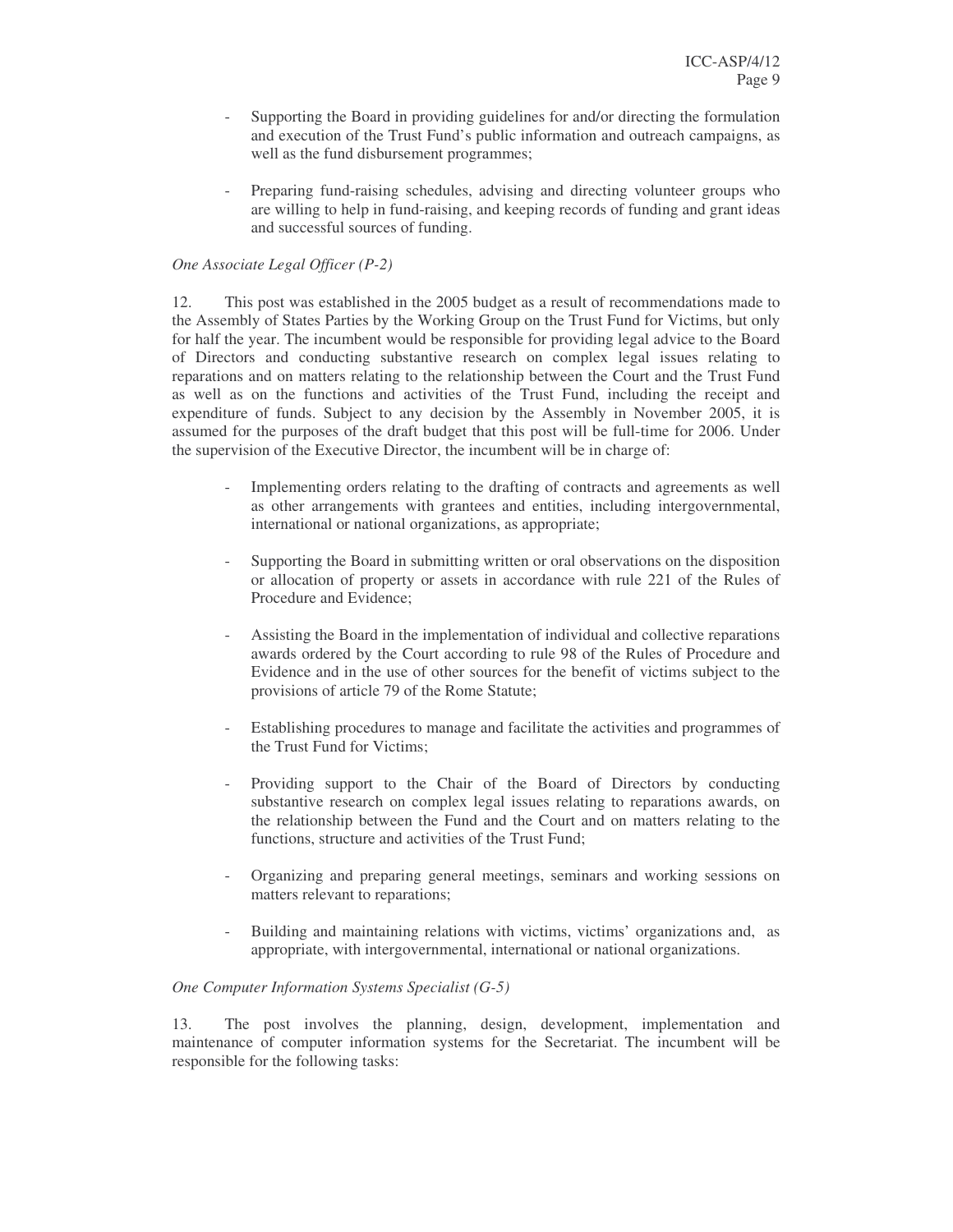- Preparing feasibility studies, analysing and modifying existing applications, maintaining systems software, designing and writing computer programs, and designing databases;
- Updating and maintaining the organization and accessibility of the data;
- Liaising with the Registry, particularly with the Victims Participation and Reparations Section (VPRS), regarding the data collected via the application forms on reparations, and providing operational support to users and advising them on the most suitable hardware and software for the different tasks that the Secretariat will undertake;
- Conducting training sessions and demonstrations for users.

#### *One Administrative Assistant (G-5)*

14. Under the supervision of the Executive Director of the Trust Fund, the Administrative Assistant will provide administrative support functions to the Secretariat. The tasks will include:

- Tracking and monitoring all allotments and expenditures relevant to the Secretariat;
- Performing tasks relevant to the administration of the Secretariat in close coordination with relevant sections in the Registry;
- Performing work relevant to the preparation of budget documents; briefing staff in the Secretariat on general administrative matters; and checking correspondence and documents for completeness and accuracy of style and grammar;
- Coordinating the Executive Director's work schedule by arranging meetings/appointments with officials within and outside the Court; maintaining a filing system of working documents; and monitoring incoming correspondence.

#### **Non-staff costs**

#### *Travel*

15. The "Travel" item in the budget covers travel expenses in business class, accommodation and terminal expenses to enable the five members of the Board of Directors to travel to The Hague to attend the annual meeting of the Board. This item will also cover official travel by the Fund-Raising Officer and other staff.

#### *Meeting of the Board of Directors*

16. According to paragraph 2 of the annex to resolution ICC-ASP/1/Res. 6, the members of the Board act in their personal capacity on a *pro bono* basis. However, provision was made in the 2005 programme budget of the Court for support to cover the costs associated with the annual meeting of the Board of Directors, which was held from 20 to 22 April 2004.

17. For 2006, with the creation of the Secretariat of the Trust Fund for Victims, it is recommended that a budgetary provision be made again for the organization of meetings of the Board, one of which has to take place in The Hague, where the Board of Directors could use the facilities of the Court. The costs to be taken into consideration for a meeting of the Board in The Hague are set out below.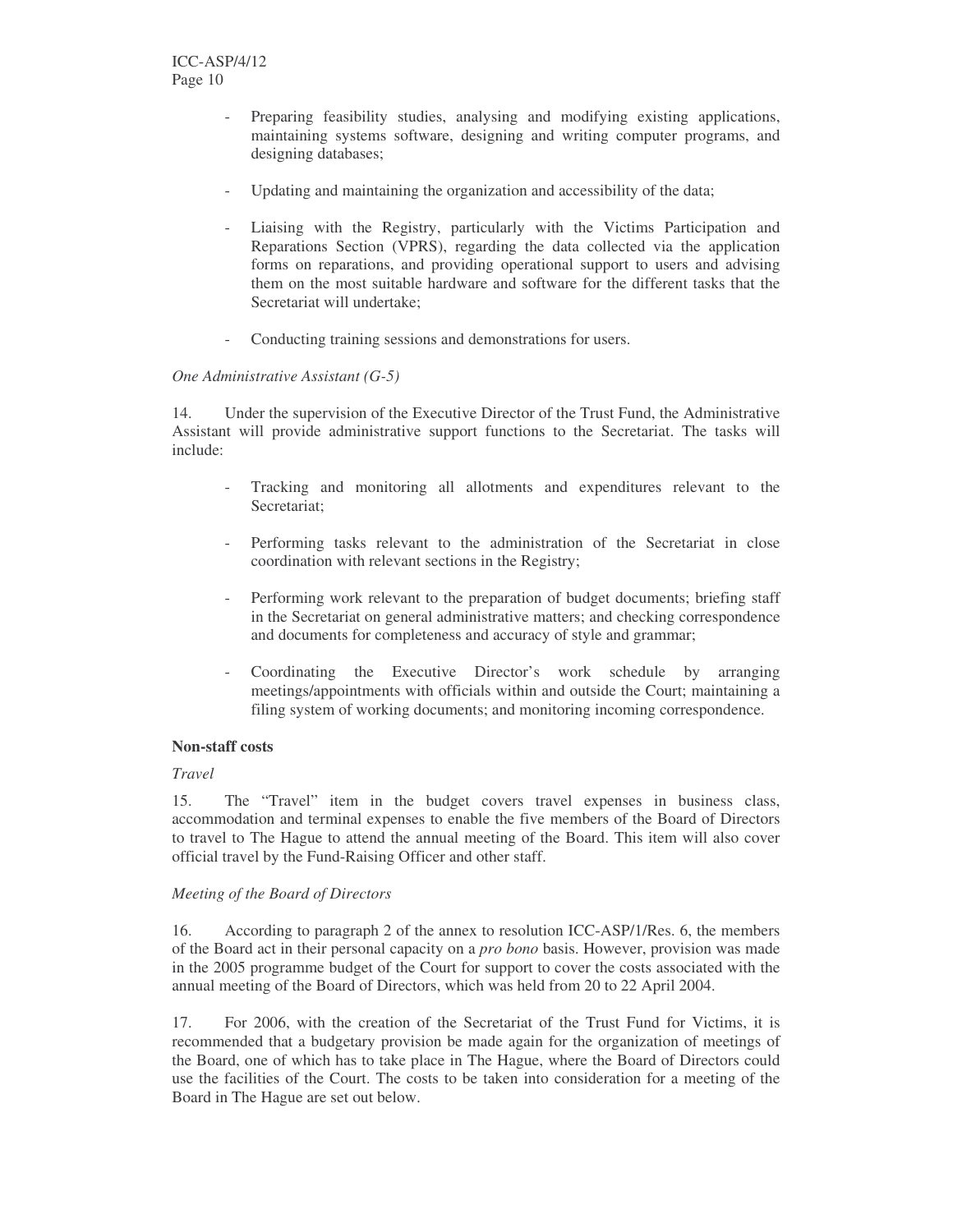• Transportation, business class:

| <b>Return flights to The Hague</b> | Approx. cost in euros |
|------------------------------------|-----------------------|
| From Amman                         | 1,750                 |
| From Cape Town                     | 3,714                 |
| From San José                      | 2,534                 |
| From Warsaw                        | 831                   |
| From Paris (Thalys)                | 550                   |
| <b>Subtotal</b>                    |                       |

• Other costs

(a)

| <b>Accommodation</b>         |       |
|------------------------------|-------|
| Hotel 2 nights for 5 persons | 2,968 |
| Terminal expenses            | 600   |
| <b>Subtotal</b>              | 3,568 |

#### (b)

| <b>Translation and interpretation services</b>                                                                                                                                                   |       |
|--------------------------------------------------------------------------------------------------------------------------------------------------------------------------------------------------|-------|
| External conference interpreters<br>(English and French) for two days at $\epsilon$ 376 per day<br>per interpreter + travel ( $€900$ )                                                           | 6,608 |
| Transcript: $E220$ per hour<br>English and French for two days of conference                                                                                                                     | 7.040 |
| Pre-sessional translation of documents: 100 pages<br>In-session documentation: 15 pages<br>Post-sessional documentation: 75 pages<br>(at the normal rate of $\epsilon$ 45 per page [=300 words]) | 8,550 |
| <b>Subtotal</b>                                                                                                                                                                                  | 22.19 |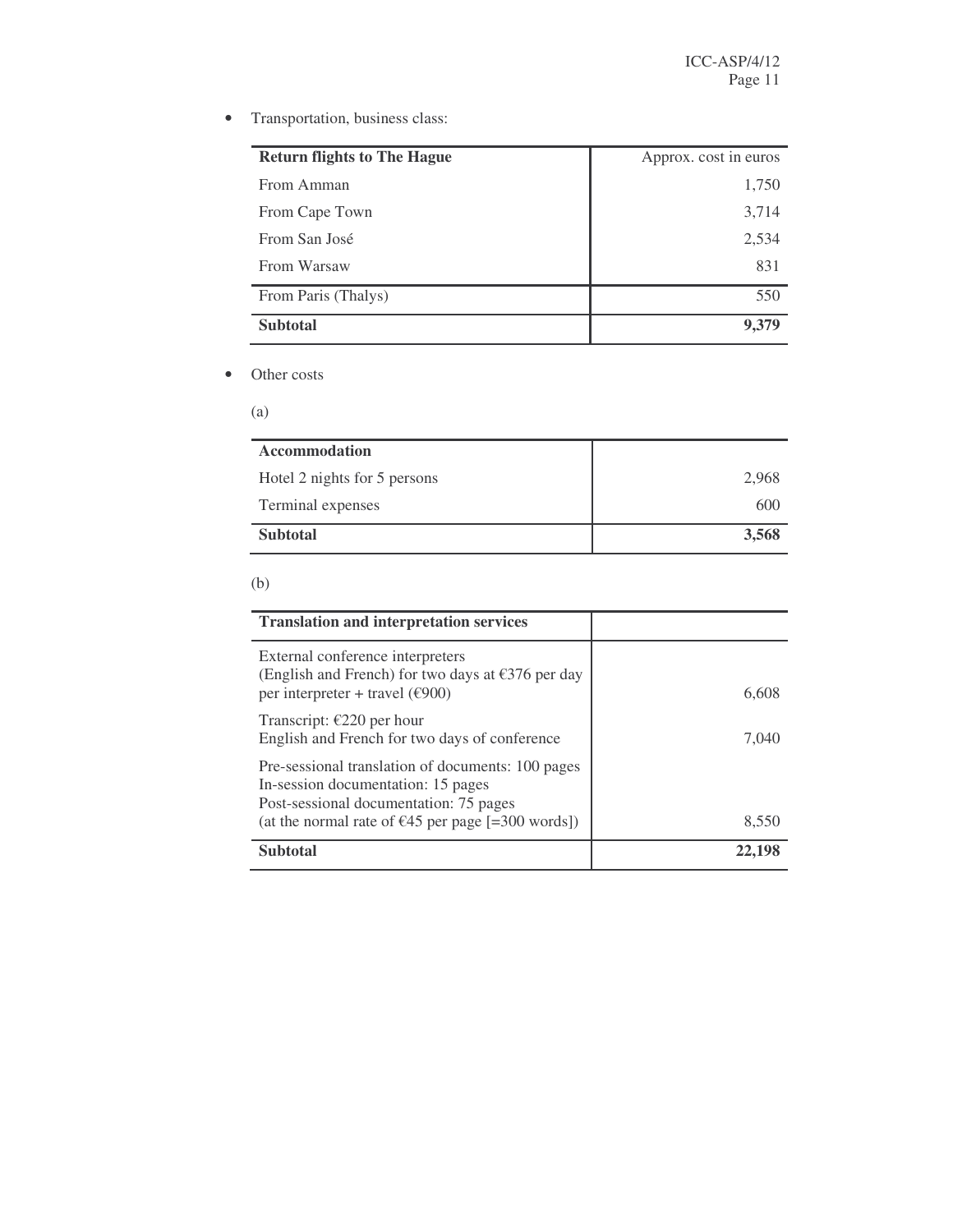## (c)

| <b>Hospitality</b>             |        |
|--------------------------------|--------|
| Catering (for 2 days)          | 290    |
| Dinner (for 15 persons, 1 day) | 1,000  |
| Lunch (for 15 persons, 2 days) | 2,000  |
| <b>Subtotal</b>                | 3,290  |
|                                |        |
| <b>Total for 1 meeting</b>     | 38,435 |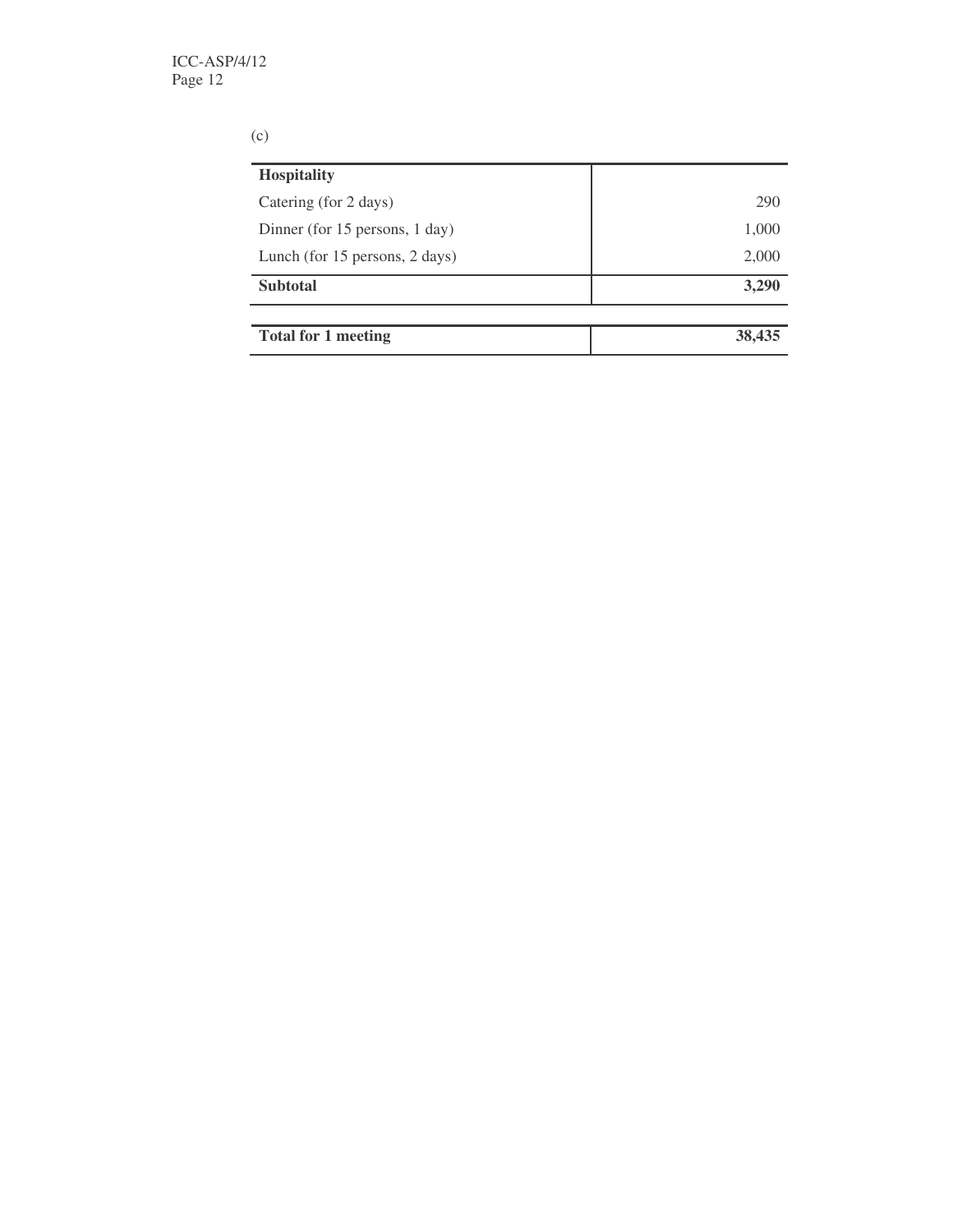## **Annex B**

# **List of voluntary contributions received**

#### I. Account JP Morgan Chase Bank

ICC Victims Trust Fund JP Morgan Chase Bank New York, USA Account number: 400932776 ABA Routing number: 0002 Swift code: CHASUS33 Fed Wire number: 021000021

Contributions deposited in United States dollars (US \$) with the JP Morgan Chase Bank from 16 July 2004 1 to 15 August 2005:

| Contributions from individuals by month <sup>2</sup> | <b>Total</b> in |
|------------------------------------------------------|-----------------|
|                                                      | US <sub>s</sub> |
| August 2004                                          | 176.00          |
| September 2004                                       | 20.00           |
| October 2004                                         | 265.00          |
| November 2004                                        | 37.62           |
| January 2005                                         | 60.00           |
| <b>Subtotal</b>                                      | 558.62          |

Breakdown of the JP Morgan Chase Bank account from 16 July 2004 to 15 August 2005:

| <b>Breakdown of the bank account</b> | <b>Total</b> in |
|--------------------------------------|-----------------|
|                                      | US <sub>3</sub> |
| Subtotal (US \$)                     | 558.62          |
| Bank charges 2004                    | 80.08           |
| Bank charges 2005                    | 75.52           |
| Interest                             | N/A             |
| Cheques rejected by the bank         | N/A             |
| <b>Total</b>                         | 403.02          |

<sup>&</sup>lt;sup>1</sup> These contributions were received as a result of a campaign launched in the United States of America in March 2003. The campaign was coordinated by Citizens for Global Solutions and more than 30 additional NGOs joined or supported it. Its purpose is to raise resources for the Court's Trust Fund for Victims, to provide an opportunity for ordinary citizens to participate directly in the mission of the Court, and to raise awareness within the United States about the important work of the Trust Fund and the Court. Citizens for Global Solutions suspended the campaign on 31 December 2004, and very few contributions were received after that date.

 $2$ <sup>2</sup> The table indicates only the months when a contribution was received.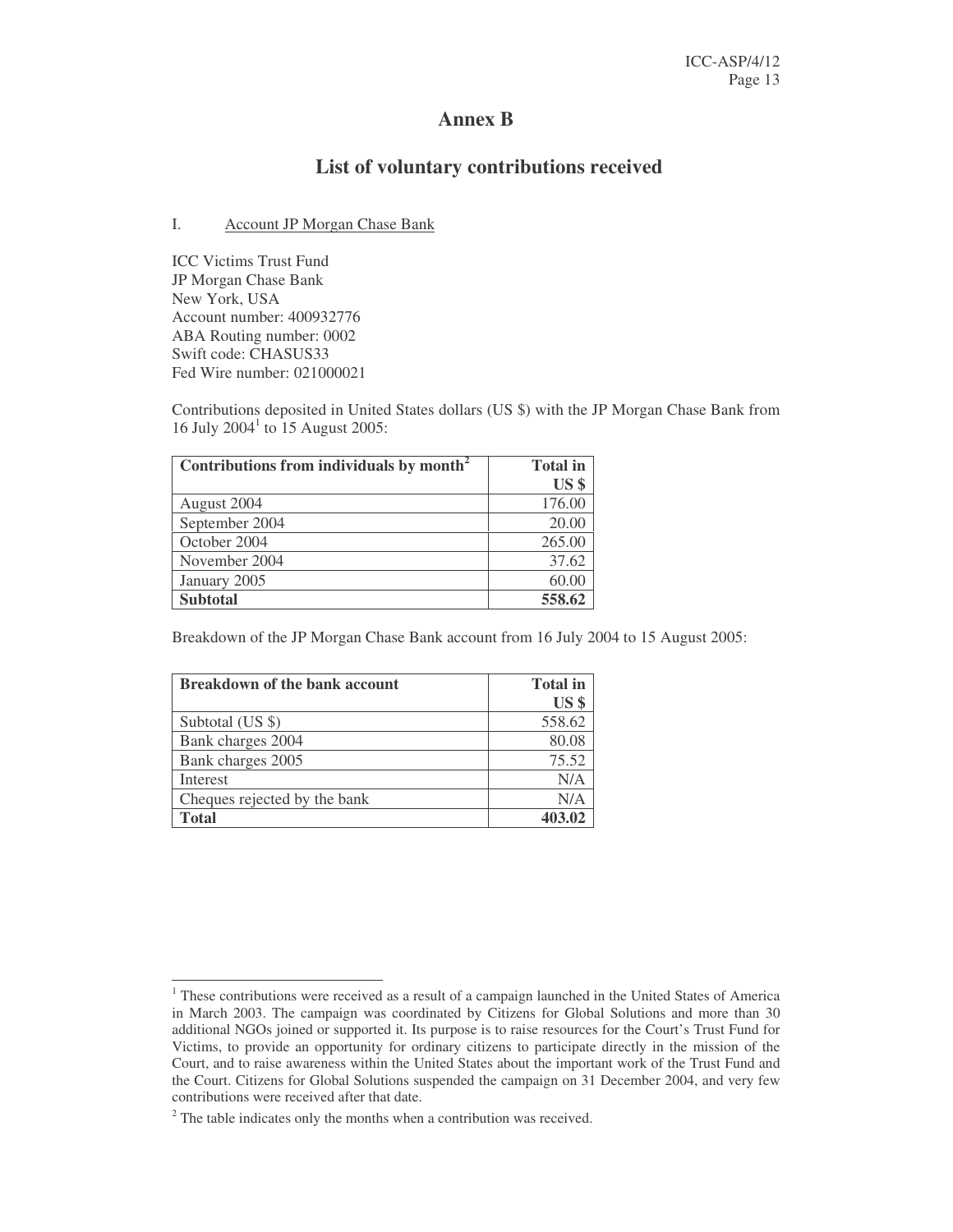ICC-ASP/4/12 Page 14

#### II. Account Fortis Bank

ICC Victims Trust Fund Fortis Bank The Hague, Netherlands Account number: 240005201 IBAN number: NL39FTSB0240005201 Swift code: FTSBNL2R

Contributions deposited in euros with the Fortis Bank from 16 July 2004 to 15 August 2005:

| Contributions from individuals by month <sup>3</sup> | <b>Total</b> in |
|------------------------------------------------------|-----------------|
|                                                      | euros           |
| August 2004                                          | 500.00          |
| September 2004                                       | 1,275.87        |
| October 2004                                         | 50.00           |
| November 2004                                        | 2,550.00        |
| December 2004                                        | 1,000.00        |
| January 2005                                         | 797.49          |
| March 2005                                           | 1,080.00        |
| April 2005                                           | 329.13          |
| <b>July 2005</b>                                     | 6,043.51        |
| August 2005                                          | 908.50          |
| <b>Subtotal contributions individuals</b>            | 14,534.50       |

| <b>Contributions from States by month</b> | <b>Total</b> in |
|-------------------------------------------|-----------------|
|                                           | euros           |
| October 2004                              | 25,000.00       |
| November 2004                             | 100,000.00      |
| December 2004                             | 98,910.59       |
| January 2005                              | 99,107.03       |
| March 2005                                | 100,000.00      |
| June 2005                                 | 25,000.00       |
| <b>July 2005</b>                          | 150,000.00      |
| August 2005                               | 61,758.90       |
| <b>Subtotal contributions States</b>      | 659,776.52      |

Breakdown of the account at the Fortis Bank from 1 July 2004 to 1 September 2005:

| <b>Breakdown of the bank account</b> | <b>Total</b> in |
|--------------------------------------|-----------------|
|                                      | euros           |
| Subtotal contributions               |                 |
| individuals                          | 14,534.50       |
| <b>Subtotal contributions States</b> | 659,776.52      |
| Interest (01/09/2005)                | 5,699.72        |
| Less bank commissions/ charges       | 175.03          |
| <b>Total</b>                         | 680,185.77      |

<sup>&</sup>lt;sup>3</sup> These amounts were donated to the Trust Fund for Victims by members of the Court's staff. In some cases they were received as fees for lectures given and services rendered and in other cases they represent voluntary contributions.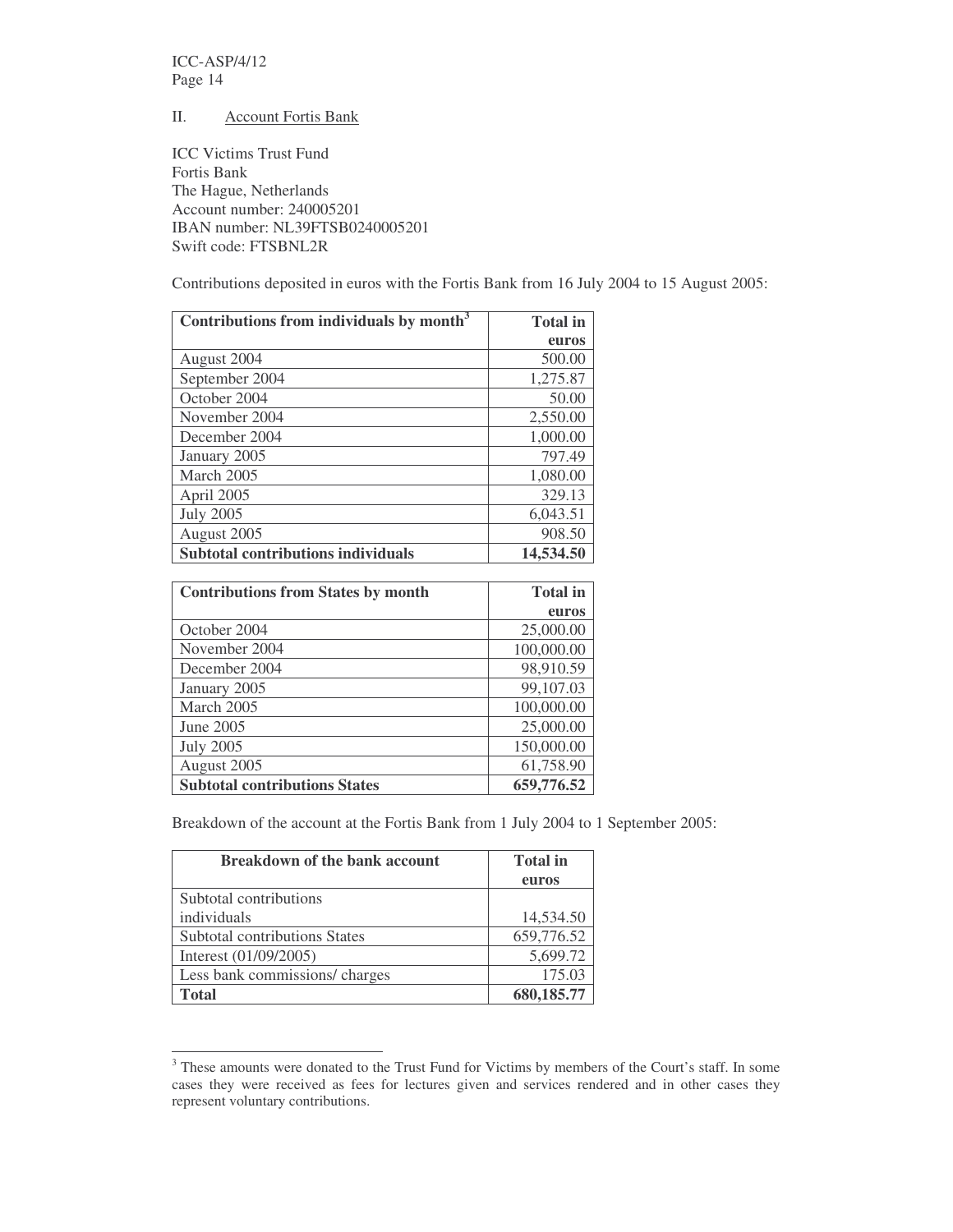### **LIST OF CONTRIBUTIONS**

The following contributions were made to the Trust Fund for Victims from 16 July to 15 August 2005

| <b>States</b>       | <b>Amount</b>  | Number of<br>contributions |
|---------------------|----------------|----------------------------|
| Belgium             | €100,000.00    |                            |
| Finland             | €100,000.00    |                            |
| France              | €150,000.00    |                            |
| Ireland             | €75,000.00     |                            |
| Jordan              | US\$ 10,000.00 |                            |
|                     | Sw.fr.         |                            |
| Liechtenstein       | 10,000.00      |                            |
| Luxembourg          | €25,000.00     |                            |
| Mexico              | US\$ 30,000.00 | $\bigcap$                  |
| Switzerland         | €85,000.00     |                            |
| Trinidad and Tobago | €61,758.90     |                            |
| United Kingdom      | €25,000.00     |                            |

| Donations under US\$ 250 received from 16 July 2004 to 15 August 2005 |            |  |  |  |
|-----------------------------------------------------------------------|------------|--|--|--|
| Abramson, Gary                                                        | <b>USA</b> |  |  |  |
| Fisher, Anne and William                                              | <b>USA</b> |  |  |  |
| Grosso-Goddard, Victoria                                              | <b>USA</b> |  |  |  |
| Griswold, Ruth E.                                                     | <b>USA</b> |  |  |  |
| Kohler, Reinhard and Ciris                                            | <b>USA</b> |  |  |  |
| Rasmussen, Emilie A.                                                  | <b>USA</b> |  |  |  |

The following contributions were made to the Trust Fund for Victims from 16 July to 15 August 2005, in euros

| <b>Organizations and individuals</b> | <b>Country</b> | <b>Amount</b> | Number of<br>contributions |
|--------------------------------------|----------------|---------------|----------------------------|
| Bos, A. and A.                       | NL             |               |                            |
| Bos, R.N.                            | NL             |               |                            |
| De Groot-Bod, W.E.J.                 | NL             |               |                            |
| Knox, Mark R. and Sheryl Cormicle    | NL             |               |                            |
|                                      |                |               |                            |